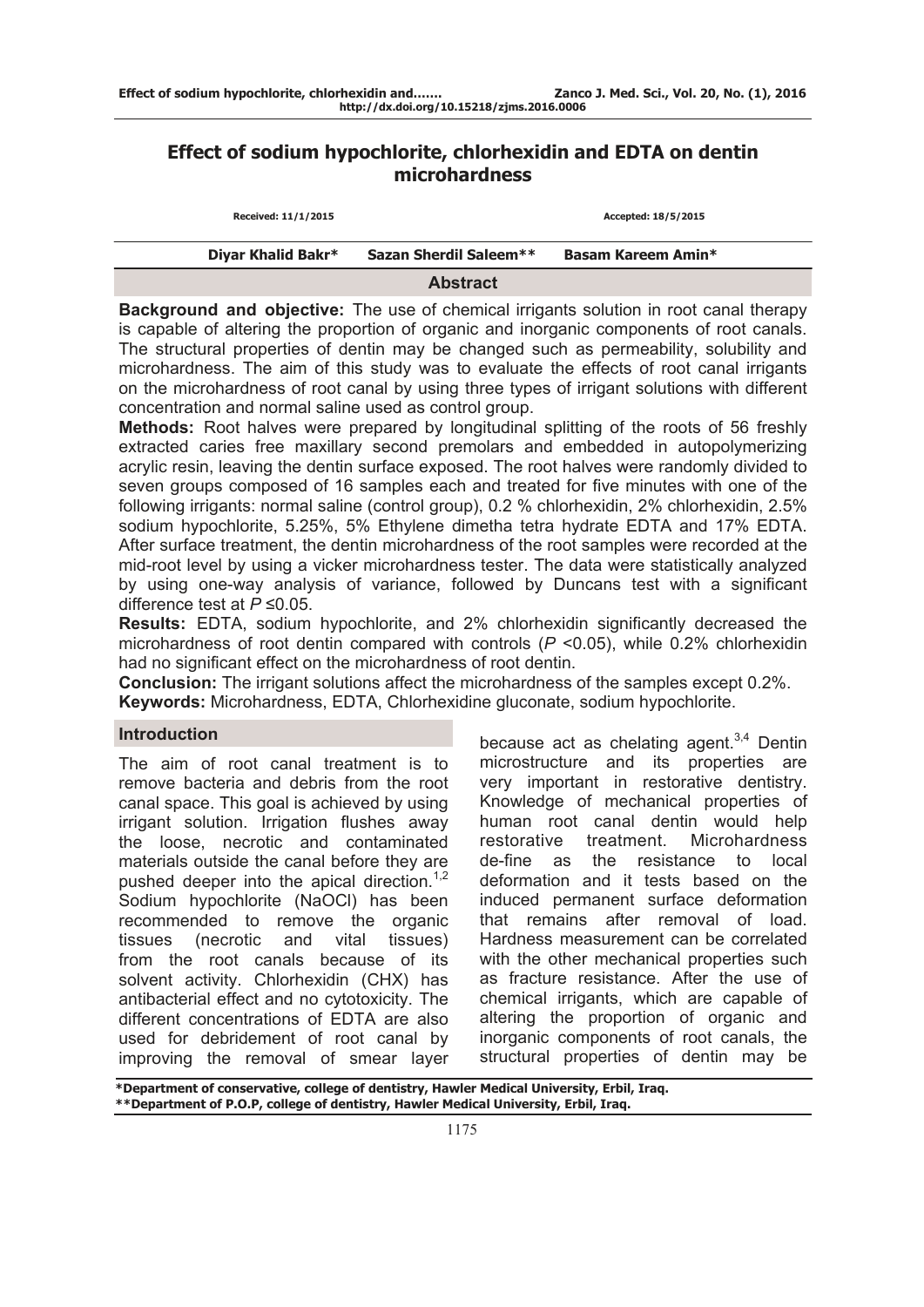changed such as permeability, solubility and microhardness. Microhardness is considered as indirect evidence of mineral changes in root canal dentin; such changes may affect the adhesive properties of root canal dentin surface and sometime may decrease the strength of root and cause root fracture. $5,6$  Previous studies demonstrated that NaOCl and EDTA solutions decrease the microhardness of root dentin, while solution containing different concentration of CHX had varying effect on microhardnes. In the other studies, the addition of surface modifiers to the irrigants did not affect the microhardness of the dentin surface. $2,6,7$ This study aimed to evaluate the effects of root canal irrigants on the microhardness of root canal dentin by using these irrigant solutions with different concentration and normal saline used as control group.

### **Methods**

## **Samples preparation:**

Fifty six freshly extracted caries free maxillary second premolars (malposed tooth) were collected from patient between 18-25 years old of ages. At this age the pulp canals are wide and there is less possibility of pulp stone or obstruction. After removal of surrounding soft tissue and debris, the teeth were stored in 10% formalin until use. The crowns of the teeth were removed at the cementoenamel junction under water cooling. The roots were split longitudinally into the buccal and lingual halves with a low speed diamond disc and embedded in acrylic resin block, leaving the dentin surface exposed.

### **Samples treatment**

The root halves were randomly allocated into seven groups (n=16) and treated for 5 minutes with 5 ml of the following irrigants:

Group 1: The surfaces treated with normal saline (NS)

Group 2: The surfaces treated with 5% EDTA.

Group 3: The surfaces treated with 17% EDTA.

Group 4: The surfaces treated with 2.5 % NaOCl.

Group 5: The surfaces treated with 5.25 % NaOCl.

Group 6: The surfaces treated with 0.2 % CHX.

Group 7: The surfaces treated with 2 % CHX.

After surface treatment, the samples were dried and the dentin microhardness of each sample was determined.

**Determination of dentin microhardness:**  The dentin microhardness of the root samples was measured by using a vicker microhardness tester (Wolpert/German) at magnification of (X 250) and a depth of (300 µm) from the pulp dentin interface. Three separate indentations were made by using (500 g) load and 10 seconds dowel time at the mid root level of root dentin samples.

## **Statistical analysis:**

The effects of irrigant solutions on microhardness of root dentin were statistically analyzed using statistical package for the social sciences. Comparisons between experimental groups were performed by using one-way analysis of variance (ANOVA), followed by Duncan test with significant difference at P ≤0.05.

### **Results**

Descriptive statistical results concerning alterations in root canal dentin after treatment with the experimental solutions are presented in Table 1. The statistical comparison (ANOVA and Duncans test) (Table 1 and 2) revealed significant difference among groups (*P* <0.05). The Duncans test (Table 1) indicated that 17% EDTA treatment significantly decreased the microhardness of root dentin when compared other groups and showed the lowest microhardness mean value. 5% EDTA and 5.25% NaOCl significantly decreased the microhardness of root dentin when compared to control, 0.2% CHX and 2% CHX groups. However, control and 0.2% CHX showed significantly lowest alteration in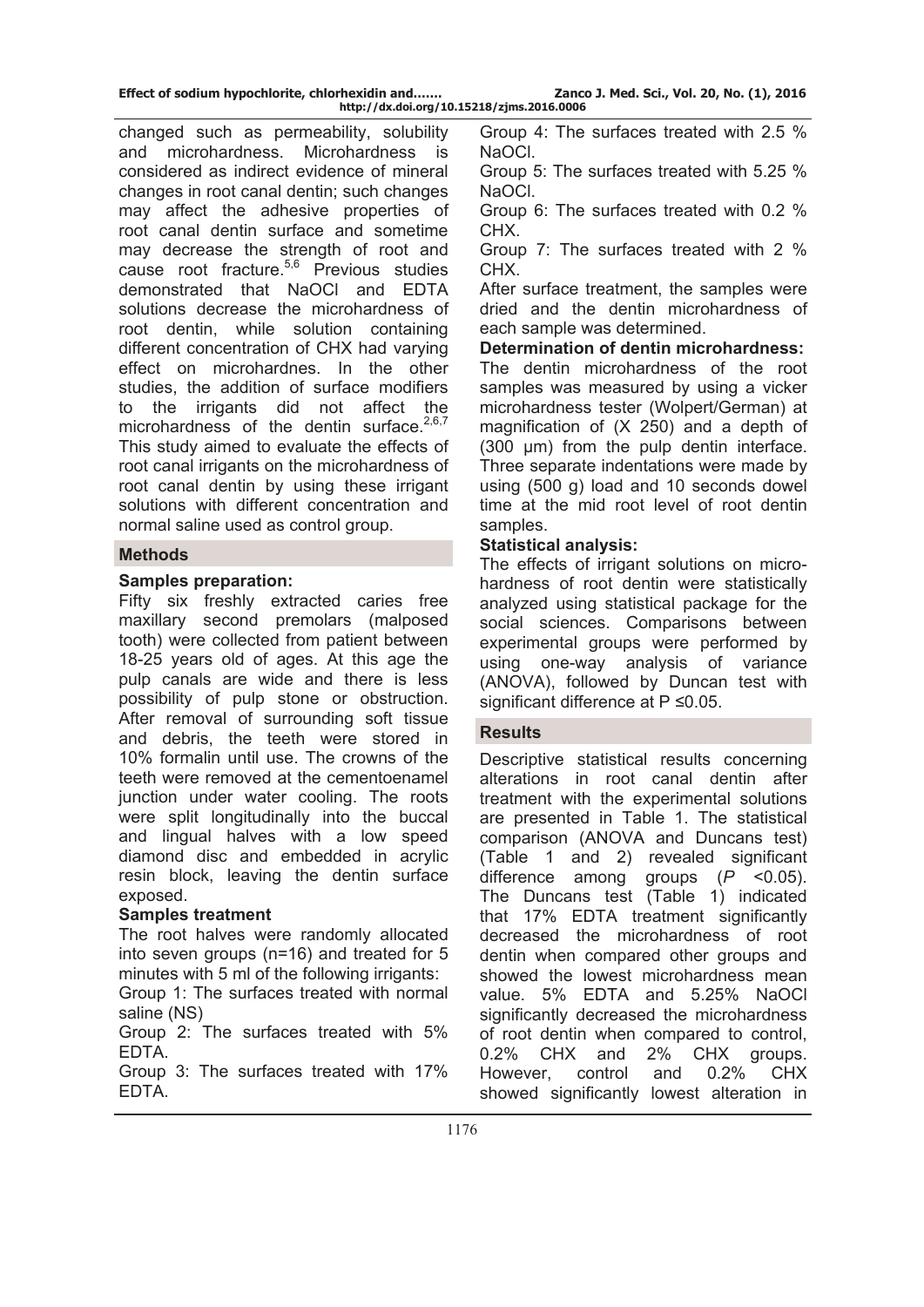microhardness value without significant difference between them.

|  |                                  |  | <b>Table 1:</b> Mean values (VHN) standard deviations, standard errors and 95% confidence |  |  |  |
|--|----------------------------------|--|-------------------------------------------------------------------------------------------|--|--|--|
|  | intervals for Microhardness data |  |                                                                                           |  |  |  |

| <b>Groups</b>   | N   | Mean    | Std.<br><b>Deviation</b> | Std.<br>Error | 95% Confidence<br><b>Interval for Mean</b><br>Lower<br>Upper<br><b>Bound</b><br><b>Bound</b> |         | <b>Minimum</b> | <b>Maximum</b> | P value |  |
|-----------------|-----|---------|--------------------------|---------------|----------------------------------------------------------------------------------------------|---------|----------------|----------------|---------|--|
|                 |     |         |                          |               |                                                                                              |         |                |                |         |  |
| Control         | 16  | 61.47 e | 3.83146                  | 1.21162       | 58.7322                                                                                      | 64.2140 | 55.79          | 68.47          |         |  |
| 5% EDTA         | 16  | 52.50 b | 2.12638                  | .67242        | 50.9809                                                                                      | 54.0231 | 50.20          | 55.63          | < 0.001 |  |
| <b>17% EDTA</b> | 16  | 40.53a  | 1.06783                  | .33768        | 39.7741                                                                                      | 41.3019 | 38.52          | 41.93          |         |  |
| 2.5 % NaOCI     | 16  | 55.61 c | 1.51426                  | .47885        | 54.5288                                                                                      | 56.6952 | 52.43          | 57.43          |         |  |
| 5.25 % NaOCI    | 16  | 52.57 b | 2.01631                  | .63761        | 51.1292                                                                                      | 54.0140 | 50.20          | 55.63          |         |  |
| 0.2 % CHX       | 16  | 60.29 e | 2.79163                  | .88279        | 58.3006                                                                                      | 62.2946 | 55.79          | 64.77          |         |  |
| 2 % CHX         | 16  | 57.98 d | 2.06765                  | .65385        | 56.5099                                                                                      | 59.4681 | 54.23          | 60.50          |         |  |
| <b>Total</b>    | 112 | 54.42   | 6.94855                  | .83051        | 52.7694                                                                                      | 56.0830 | 38.52          | 68.47          |         |  |

Different alphabets show significant differences.

**Table 2:** ANOVA test for the effect of different irrigation solutions on the microhardness of root dentin

|                       | <b>Sum of Squares</b> | df | <b>Mean Square</b> | F      | P value |
|-----------------------|-----------------------|----|--------------------|--------|---------|
| <b>Between Groups</b> | 2982.560              | 6  | 497.093            | 89.754 | < 0.001 |
| <b>Within Groups</b>  | 348.919               | 63 | 5.538              |        |         |
| <b>Total</b>          | 3331.479              | 69 |                    |        |         |
|                       |                       |    |                    |        |         |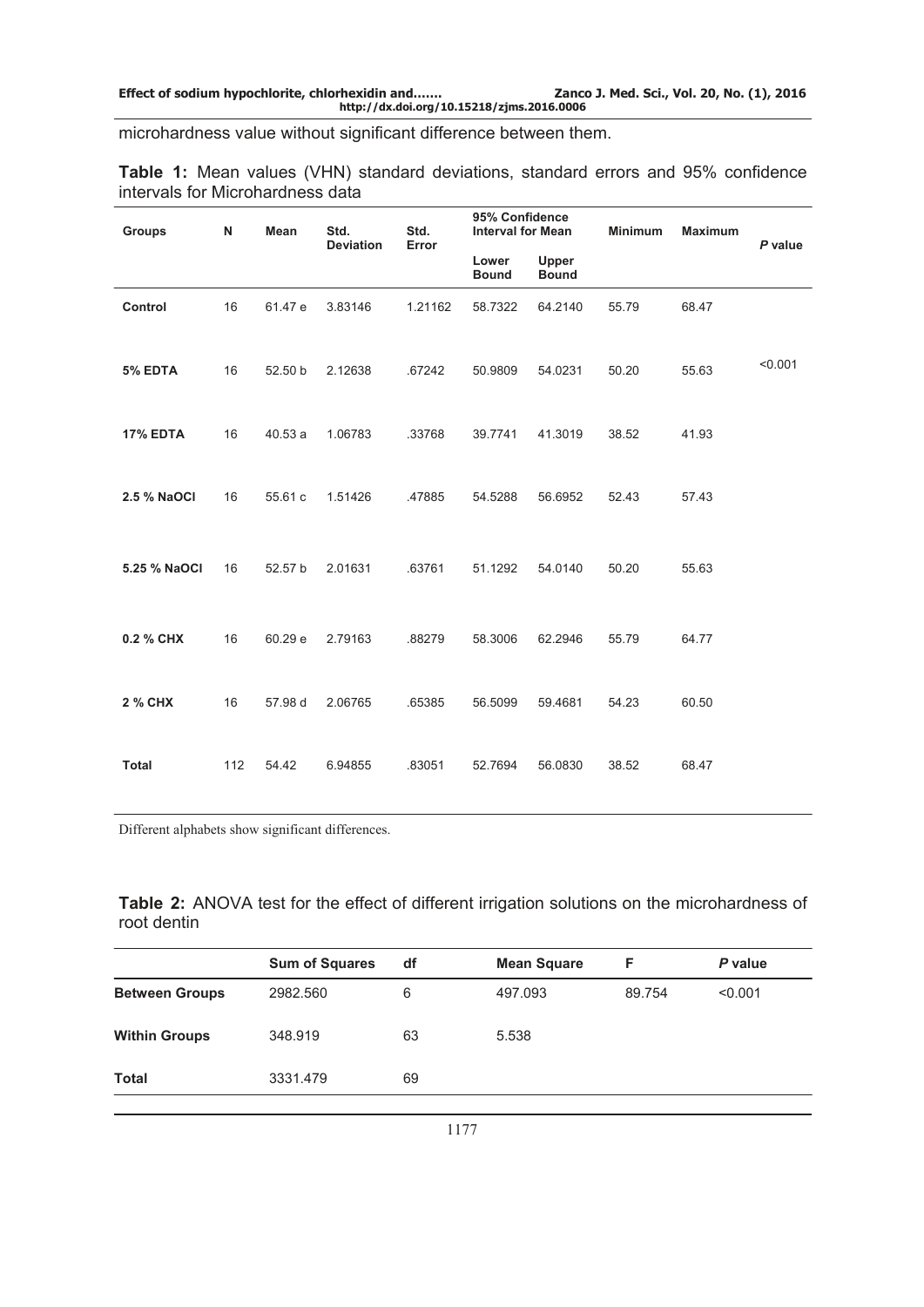#### **Discussion**

Chemical agents used during endodontic treatment is essential to remove the smear layer during root canal therapy and this may lead to alterations in root dentin and changes in its chemical and physical properties. The degree of mineral content and the amount of hydroxyapatite in the intertubular substance are important factors in the intrinsic hardness profile of dentin structure. Previous studies reported a positive correlation between hardness and mineral content in teeth. Consequently, the measurement of microhardness can provide indirect evidence of mineral loss or gain in dental hard tissues. $6,8,9$  On the other hand, decrease in the microhardness can affect the adhesion and sealing ability of the sealers to the root dentin walls. Therefore, this study was aimed to compare the effect of different root canal irrigant solutions CHX, EDTA and NaOCl on microhardness of the root canal dentin was evaluated by using a Vickers hardness tester. Selection of Vickers microhardness tester over Knoop hardness tester was due to the suitability and practicality of Vickers test for evaluating surface changes of deeper dental hard tissues. Knoop hardness tester is used for superficial dentin at 0.1 mm rather than for deep dentin.10,12 The result of present study demonstrated that all the root canal irrigant solutions decreased dentin microhardness with the exception of saline and 0.2% CHX. This finding is in accordance with Saleh and Ettman,<sup>13</sup> Sousa and Silva,<sup>14</sup> Khedmat and Shokouhinejad<sup>15</sup> and DaSilva et al,  $16$ who evaluated the effect of NaOCl and EDTA on the microhardness of root canal dentin and reported that both solutions decreased the microhardness of root dentin but EDTA irrigation induced more reduction. The chelating action of EDTA solution induces an adverse softening potential on the calcified components of dentin, and subsequently a reduction in the microhardness was expected. The organic dissolving properties of NaOCl on the collagen component of dentin explain

how the alternated irrigation with these solutions affects the hardness of dentin.10,17 NaOCl is known to dissolve both magnesium and phosphate ions, while increasing the amount of dentinal carbonate. In addition, it was reported that NaOCl treatment significantly altered the Ca/P ratio of the root dentin surface. Because the degree of dentin mineralization may affect the hardness profile of the dentin structure, changes inmineral content after NaOCl treatment could be responsible for changes in dentin microhardness.<sup>1,18</sup> The current study agree with the study by Slutzky-Goldberg et al,  $18$ Ari et al,  $^{19}$  and Olivei-ra et al,  $^{20}$ who conclude that sodium hypochlorite significantly reduces the microhardness of root canal dentin. CHX does not affect the microhardness of root canal dentin this agree with the finding of Ari et al,  $19$ who conclude that 0.2% Chlorhexidine Gluconate seems to be an appropriate endodontic irrigation solutions because of its harmless effect on the microhardness of root canal dentin. The result of the current study also agrees with the finding of Oliveira et al,20 who found that CHX significantly reduces the microhardness at a concentration of 2% and CHX at this concentration may alter the mineral content of the dentin. It was previously reported that CHX is not capable of dissolving necrotic tissues or removing the smear layer. The remaining smear layer may act as a barrier, which allows for only minimal changes in microhardness by limiting irrigant contact with dentin. In contrast, it was reported that CHX treatment at concentrations of 2% decreased the Ca and P levels and the microhardness of root dentin. It was suggested that this change in microhardness might be dependent on the concentration of  $CHX$ <sup>1,20</sup>

#### **Conclusion**

The softening effect of chemical irrigants on dentinal walls could be of clinical benefit because it permits rapid preparation and facilitates the negotiation of root canals